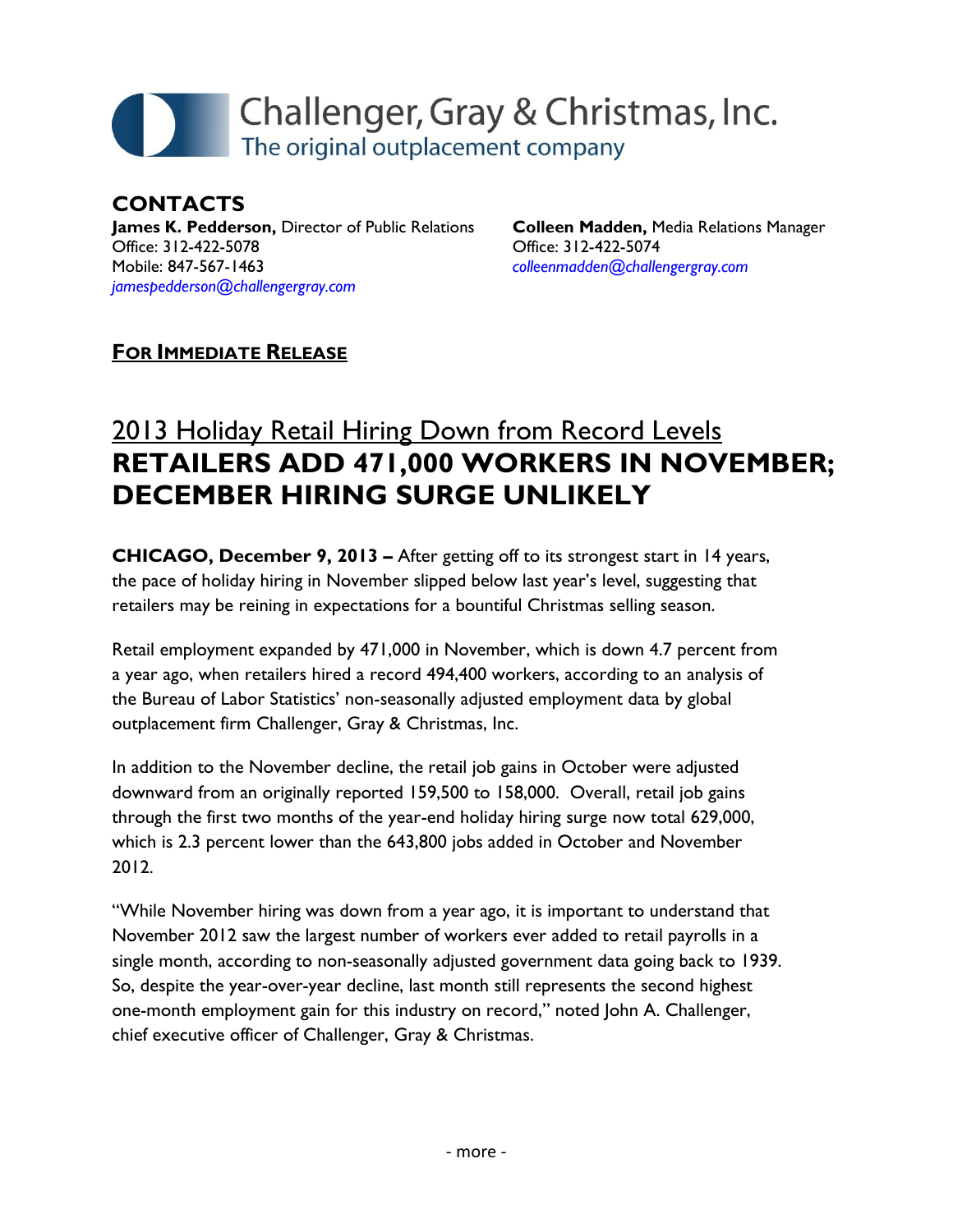"Unless there is significant retail hiring in December, year-end retail employment gains probably will not match last year's pace. With the National Retail Federation forecasting tepid growth this holiday season and weak Thanksgiving weekend spending, a December hiring surge is looking less and less likely," said Challenger.

Holiday retail sales were expected to increase by 3.9 percent this year, according to an October forecast by the National Retail Federation. That would represent just a slight improvement over the 3.5 percent sales increase achieved in 2012. However, that 3.9 percent increase could prove to be elusive, based on the fact that initial reports on retail spending over the Thanksgiving weekend showed a decline of nearly 3.0 percent from a year ago, due in large part to heavy discounting.

#### # # #

**The widely-reported seasonally-adjusted data, which is intended to "smooth out" volatile fluctuations in seasonal hiring, showed a net gain of 22,300 new retail jobs in November. Challenger uses the non-seasonally adjusted data to capture the actual holiday hiring activity.**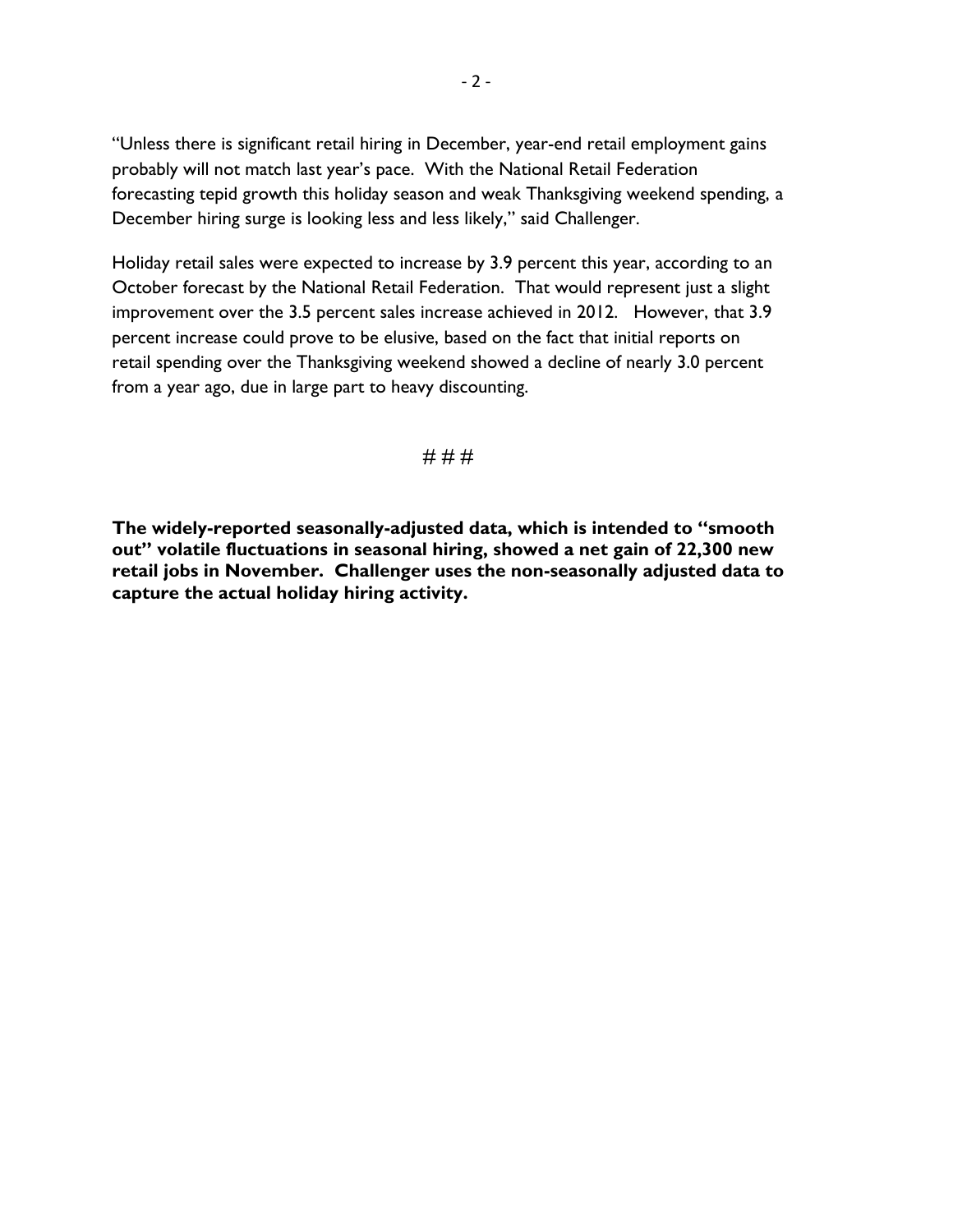

December 9, 2013

## **JOBS ADDED IN RETAIL TRADE October, November, December, 1999-2013**

|                | Oct     | <b>Nov</b> | <b>Dec</b> | <b>TOTAL</b> | <b>Job Growth</b><br><b>Compared to</b><br><b>Previous Year</b> |
|----------------|---------|------------|------------|--------------|-----------------------------------------------------------------|
| 1999           | 172,200 | 369,100    | 308,200    | 849,500      | 8.0%                                                            |
| 2000           | 143,600 | 393,800    | 250,800    | 788,200      | $-7.2%$                                                         |
| 2001           | 95,700  | 352,100    | 137,500    | 585,300      | $-25.7%$                                                        |
| 2002           | 125,800 | 350,500    | 193,200    | 669,500      | 14.4%                                                           |
| 2003           | 145,000 | 305,100    | 189,800    | 639,900      | $-4.4%$                                                         |
| 2004           | 158,000 | 371,800    | 180,700    | 710,500      | 11.0%                                                           |
| 2005           | 122,300 | 392,700    | 196,600    | 711,600      | 0.2%                                                            |
| 2006           | 150,600 | 427,300    | 169,000    | 746,900      | 5.0%                                                            |
| 2007           | 87,900  | 465,400    | 167,600    | 720,900      | $-3.5%$                                                         |
| 2008           | 38,600  | 213,600    | 72,700     | 324,900      | $-54.9%$                                                        |
| 2009           | 45,100  | 317,100    | 133,600    | 495,800      | 52.6%                                                           |
| 2010           | 149,800 | 339,200    | 158,600    | 647,600      | 30.6%                                                           |
| 2011           | 134,200 | 390,600    | 154,500    | 679,300      | 4.9%                                                            |
| 2012           | 149,400 | 494,400    | 108,000    | 751,800      | 10.7%                                                           |
| 2013           | 158,000 | 471,000    |            | 629,000      |                                                                 |
| <b>AVERAGE</b> | 125,080 | 376,913    | 172,914    | 663,380      |                                                                 |

*Source: Challenger, Gray & Christmas, Inc., using non-seasonally adjusted data provided by the Bureau of Labor Statistics*